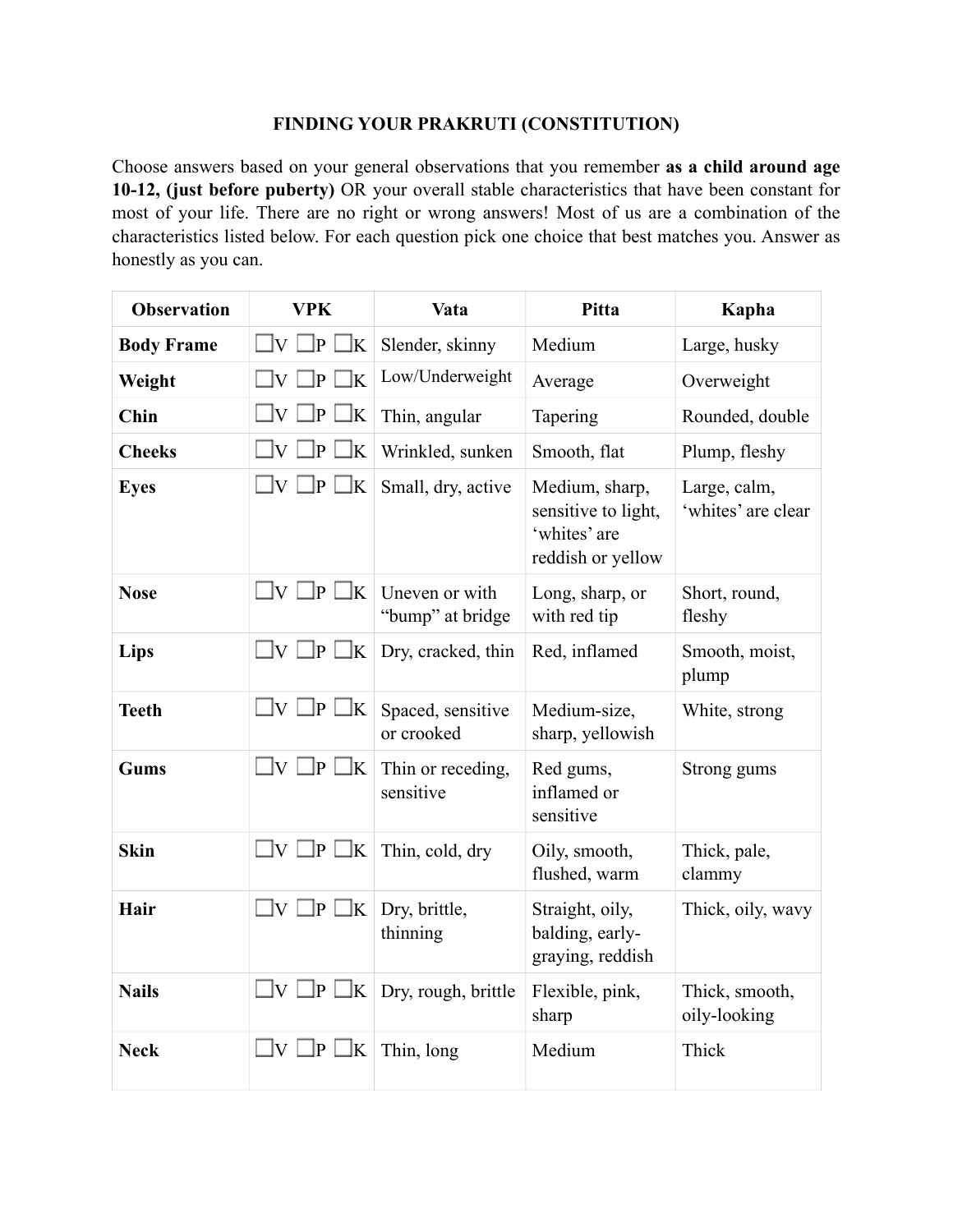| <b>Chest</b>                       |                                      | $\exists$ V $\Box$ P $\Box$ K   Flat or sunken-in         | Medium                                         | <b>Broad</b>                                                  |
|------------------------------------|--------------------------------------|-----------------------------------------------------------|------------------------------------------------|---------------------------------------------------------------|
| <b>Belly</b>                       | $\Box V \Box P \Box K$ Flat, Concave |                                                           | Medium                                         | Big, Round                                                    |
| <b>Navel</b>                       | $\square$ v $\square$ p $\square$ k  | Small, herniated,<br>irregular in shape                   | Oval, Medium<br>sized                          | Stretched, deep                                               |
| <b>Hips</b>                        | $\Box$ v I<br>]P<br>.<br>K           | Thin, bones<br>protruding                                 | Medium                                         | Wide or fleshy                                                |
| <b>Joints</b>                      | $\square$ v $\square$ p<br>$\Box K$  | Cold, protruding,<br>popping or<br>cracking               | Moderate                                       | Large, buried in<br>flesh, lubricated                         |
| <b>Circulation</b>                 | $\square$ v $\square$ p $\square$ k  | Cold extremities                                          | Warm/hot hands<br>and feet                     | Cold and<br>clammy<br>extremities                             |
| Appetite                           | $\square$ v $\square$ p $\square$ k  | Small or irregular                                        | Strong, sharp<br>hunger                        | Slow but steady<br>and consistent                             |
| <b>Digestion</b>                   | $\Box$ v $\Box$ p $\Box$ k           | Irregular, gassy                                          | Quick, prone to<br>heartburn                   | Slow or even<br>sluggish                                      |
| <b>Bowel</b><br><b>Movements</b>   | $\Box$ v $\Box$ p $\Box$ k           | Constipation, hard<br>stools, "pellets",<br>gassy         | Loose, 2-3 times<br>per day, may be<br>burning | Thick, sluggish,<br>passed with<br>mucus                      |
| <b>Physical</b><br><b>Activity</b> | $\square$ v $\square$ p $\square$ k  | "On the go",<br>hyperactive,<br>fidgety                   | Moderate                                       | Slow, sluggish                                                |
| <b>Sweating</b>                    | $\Box V \Box P \Box K$ Scant         |                                                           | Excessive,<br>pungent, leaves<br>yellow stains | Moderate                                                      |
| <b>Mental Activity</b>             | $\Box V \Box P \Box K$               | Hyperactive,<br>fleeting thoughts,<br>scattered, creative | Moderate,<br>analytical                        | Dull, slow                                                    |
| <b>Emotions</b>                    | $\square$ v $\square$ p $\square$ k  | Anxious, fearful,<br>tentative                            | Prone to anger,<br>hatred or jealousy          | Calm, but can be<br>greedy, attached,<br>prone to<br>hoarding |
| Faith                              | $\square$ v $\square$ p $\square$ k  | Changing,<br>flickering                                   | Extremist                                      | Consistent                                                    |